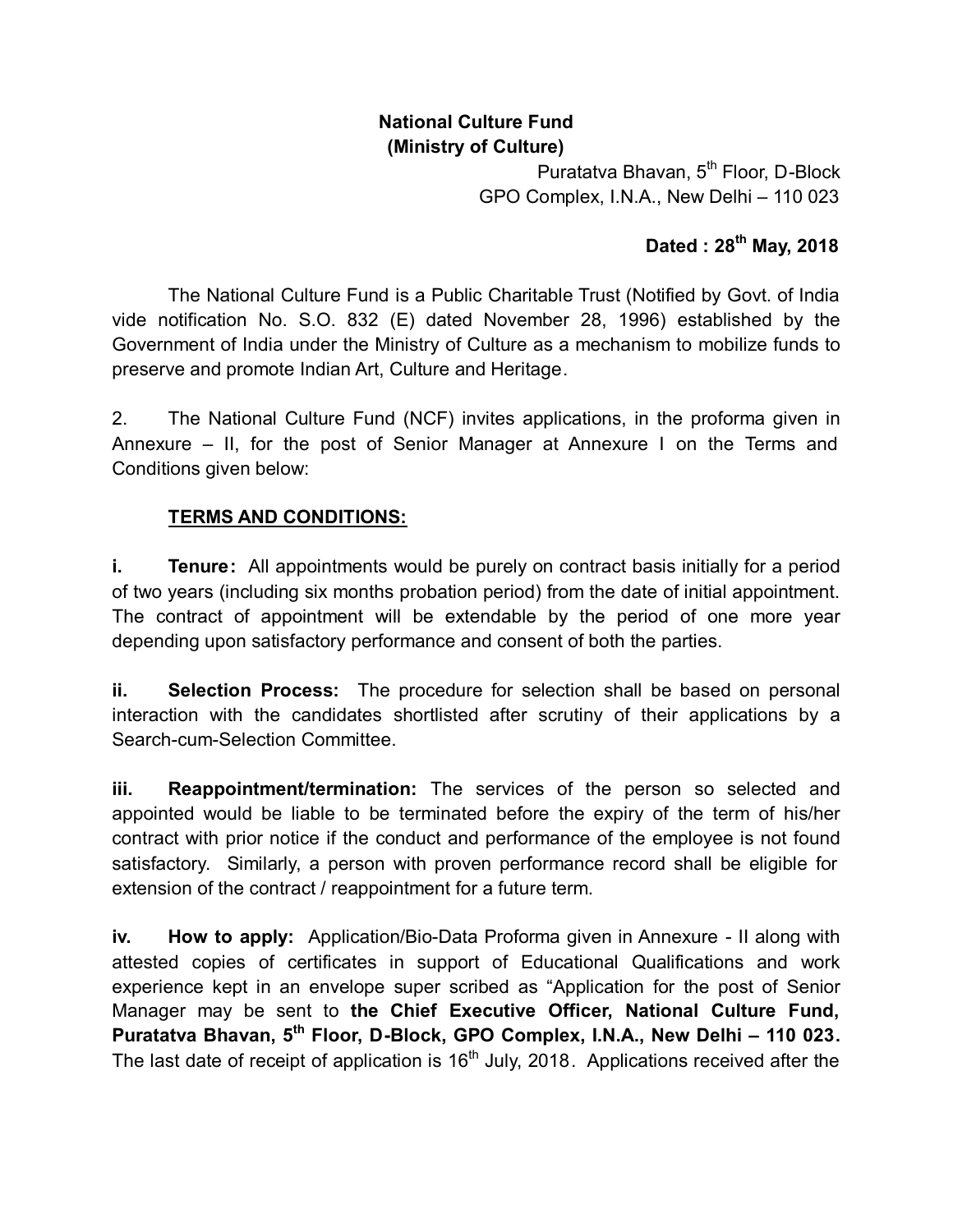last date or otherwise found incomplete will not be considered. **Applications furnished through e-mail/FAX will not be entertained**

**v.** Please bring original documents in support of all the information furnished in the Bio-data whenever you come for personal interaction.

**vi.** The information furnished in the Bio-data Proforma must be true. Any false information furnished in the application will render the application rejected and if found at a subsequent date after the appointment, it will render the appointment cancelled and liable for criminal action.

vii. Any kind of persuasion/follow-up/canvassing will be detrimental to the candidature of the applicant.

> **Chief Executive Officer National Culture Fund**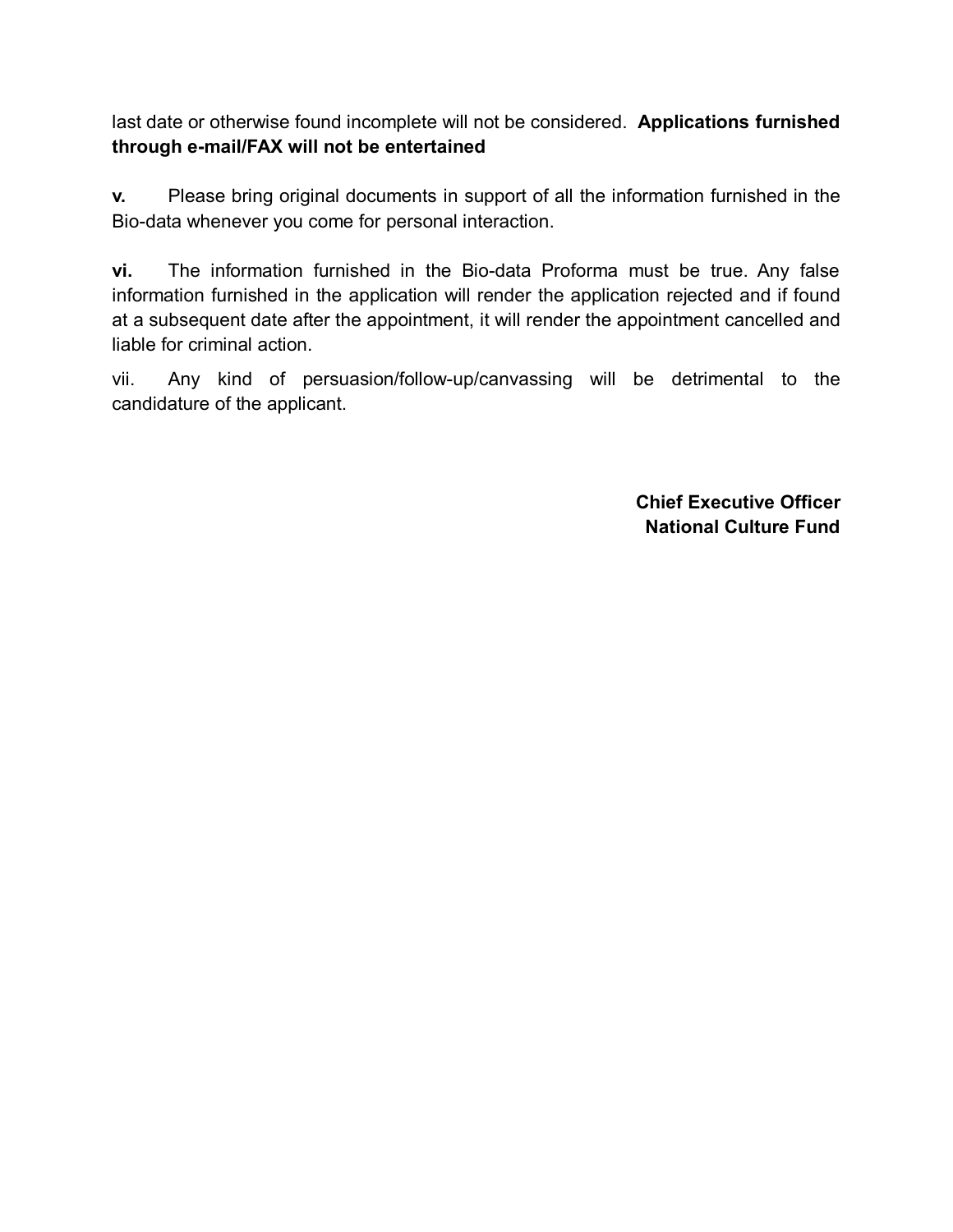## **Annexure - I**

NCF invites applications for the post of Senior Manager purely on temporary contract basis for the period of two years from the date of initial appointment further extendable by the period of one more year depending upon satisfactory performance and consent of both the parties:

## **(i) One SENIOR MANAGER – Field Initiatives**

**Pay:** Rs.50,000/- p.m. consolidated. No extra payment on account of D.A. HRA, Transport Allowance and all other contingencies will be made.

**Qualification:** MA/Ph.D. in Conservation of Architecture/Creative Industries and Crafts/Museum Studies/Conservation of Art and Heritage/Heritage Management/History/Anthropology/Archaeology/History of Art/Performing Arts/Social Sciences or related fields of Culture and Art/MBA with at least 10 years experience.

### Age: 30-50 years

**Desirable:** Knowledge of Regional Indian languages, good communication and public speaking skills, knowledge and understanding of the current scenario in the Cultural sector in India, planning and project management, and ability to work and communicate with professionals, experts and local communities, excellent computer skills and knowledge of basic MS Office software, willingness to work and deliver on strict deadlines and manage large number of projects simultaneously..

**Scope of Work:** Coordination and Management of NCF Projects Liaison with project implementers and funders for individual projects. Evaluation and Monitoring of NCF projects qualitatively and quantitatively, report and remain accountable to NCF for all project related details and jobs assigned to him/her, work with NCF team and EC of NCF in fulfilling the objectives/mission and vision for NCF.